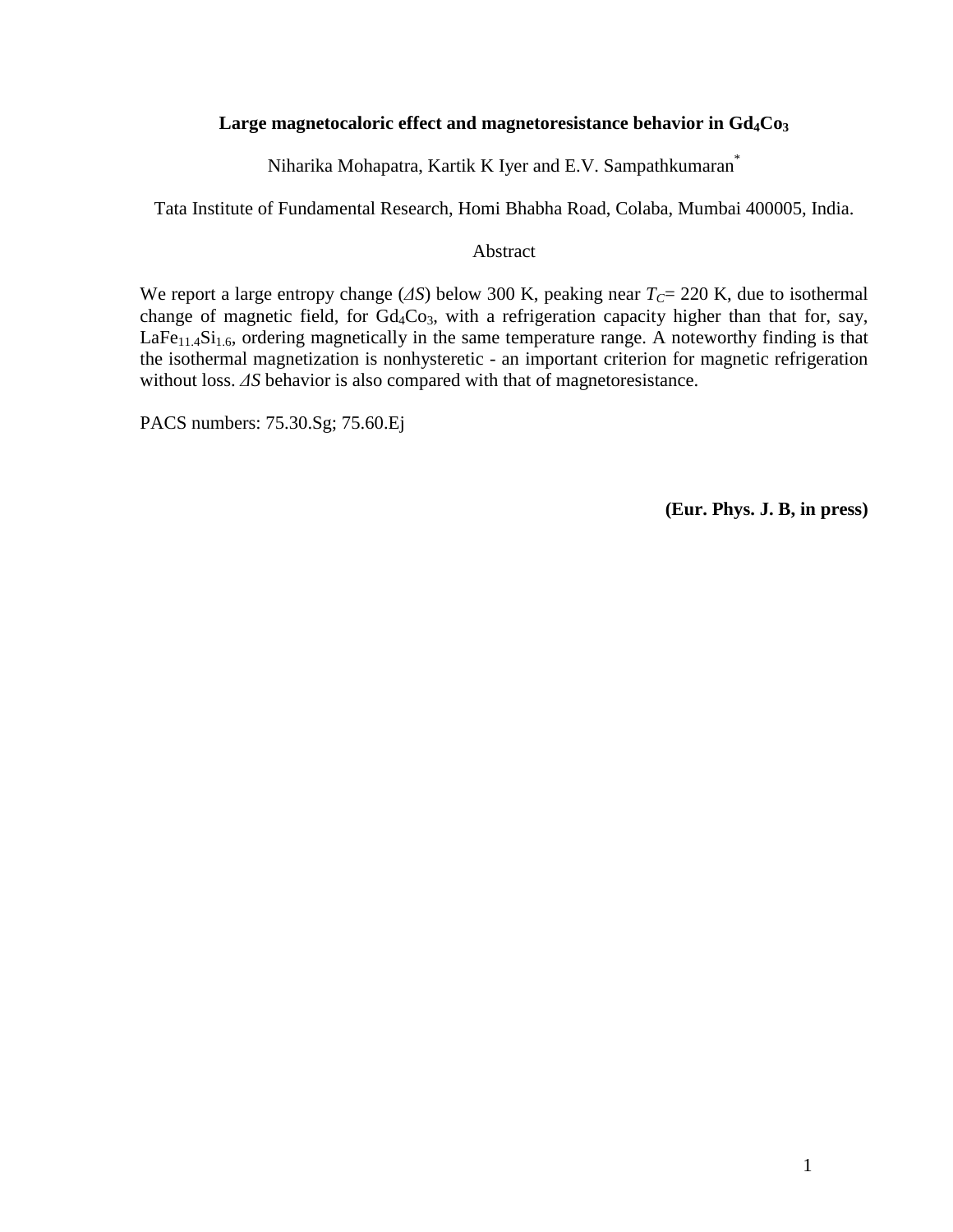#### **1. Introduction**

The interest on the topic of 'magnetocaloric effect (*MCE*)' – an effect arising in solids as a result of entropy variation due to the coupling of the spin system with the magnetic field - has picked up considerable momentum in recent years due to various advantages in using materials with large *MCE* in refrigeration. A good number of such materials with large *MCE* in different temperature ranges have been reported in the literature [1] at the magnetic ordering temperatures. For many practical applications, one needs to have materials with significant effect near room temperature and hence the materials with correspondingly high magnetic ordering temperatures are preferred. In addition, it is desirable [2, 3] that *MCE* is large over a wide temperature range, rather than at the magnetic transition only, for applications and also without any hysteresis loss. With these in mind, we have carried out magnetic measurements on the compound,  $Gd_4Co_3$ , crystallizing in the Ho<sub>4</sub>Co<sub>3</sub>-type hexagonal structure (space group:  $P6<sub>3</sub>/m$ ) [4] and ordering [5-7] magnetically at  $(T<sub>C</sub>=)$  220 K. The main finding is that this compound exhibits large *MCE* characteristics desirable for applications, that too without any hysteresis in isothermal magnetization (*M*)*.*

### **2. Experimental**

The sample in the polycrystalline form was prepared by repeated melting of stoichiometric amounts of high purity (>99.9%) constituent elements in an arc furnace in argon atmosphere. The weight loss after final melting was less than 0.1%. The ingot was homogenized in an evacuated sealed quartz tube with the heat treatment as in Ref. 7 (600 C for 2 h, 635 C for 24 h and at 650 C for 48 h). The sample was characterized by x-ray diffraction (Cu  $K_{q}$ ) and found to be single phase  $(a= 11.61 \text{ Å}; c= 4.048 \text{ Å})$ . The M measurements were performed employing a vibrating sample magnetometer (Oxford Instruments, UK) in the temperature interval  $2 - 300$  K. We have also performed heat-capacity (C) measurements (2-270 K) employing a commercial (Quantum Design, USA) physical property measurements system. The same instrument was used to carry out electrical resistivity  $(\rho)$  studies (2 - 300 K) as a function of magnetic field (*H*).

### **3. Results and discussion**

The results of magnetization measurements, obtained in the presence of two selected magnetic fields, as a function of temperature are shown in figure 1. We did not find any difference between the curves for the zero-field-cooled and field-cooled conditions of the specimen during measurements. The magnetic susceptibility  $(\gamma)$  exhibits Curie Weiss behavior above 225 K and the effective moment obtained from the linear region (see figure 1, inset) in the plot of  $1/\chi$  turns out to be 8.25  $\mu_B/Gd$ . This value is larger than that expected for  $Gd^{3+}$  ion (7.94)  $\mu_B$ ), which is attributed to Co. The value of paramagnetic Curie temperature turns out to be 220 K. The magnetization exhibits an upturn below 220 K attributable to the onset of magnetic ordering of a ferromagnetic type. This upturn is sharp if measured in low fields, e.g., 100 Oe. In addition, there is another weak upturn at 163 K, the sharpness of which also depends upon the magnitude of the applied field (that is, sharper at low fields; compare the feature for *H*= 100 Oe shown in the inset with that for  $H=5$  kOe), attributable to another magnetic transition, confirming an earlier report [7]. We have also performed isothermal *M* measurements up to 100 kOe (Fig. 2) and we find that, at low temperatures, following initial sharp rise at low fields, there is a very weak nearly linear increase of *M* at higher fields, as though there is a tendency for saturation. The value of the saturation moment,  $(M_s(0))$ , obtained by linear extrapolation of the high field data to zero field, say at 2.5 K, turns out to be less by 0.5  $\mu_B$  per Gd ion compared to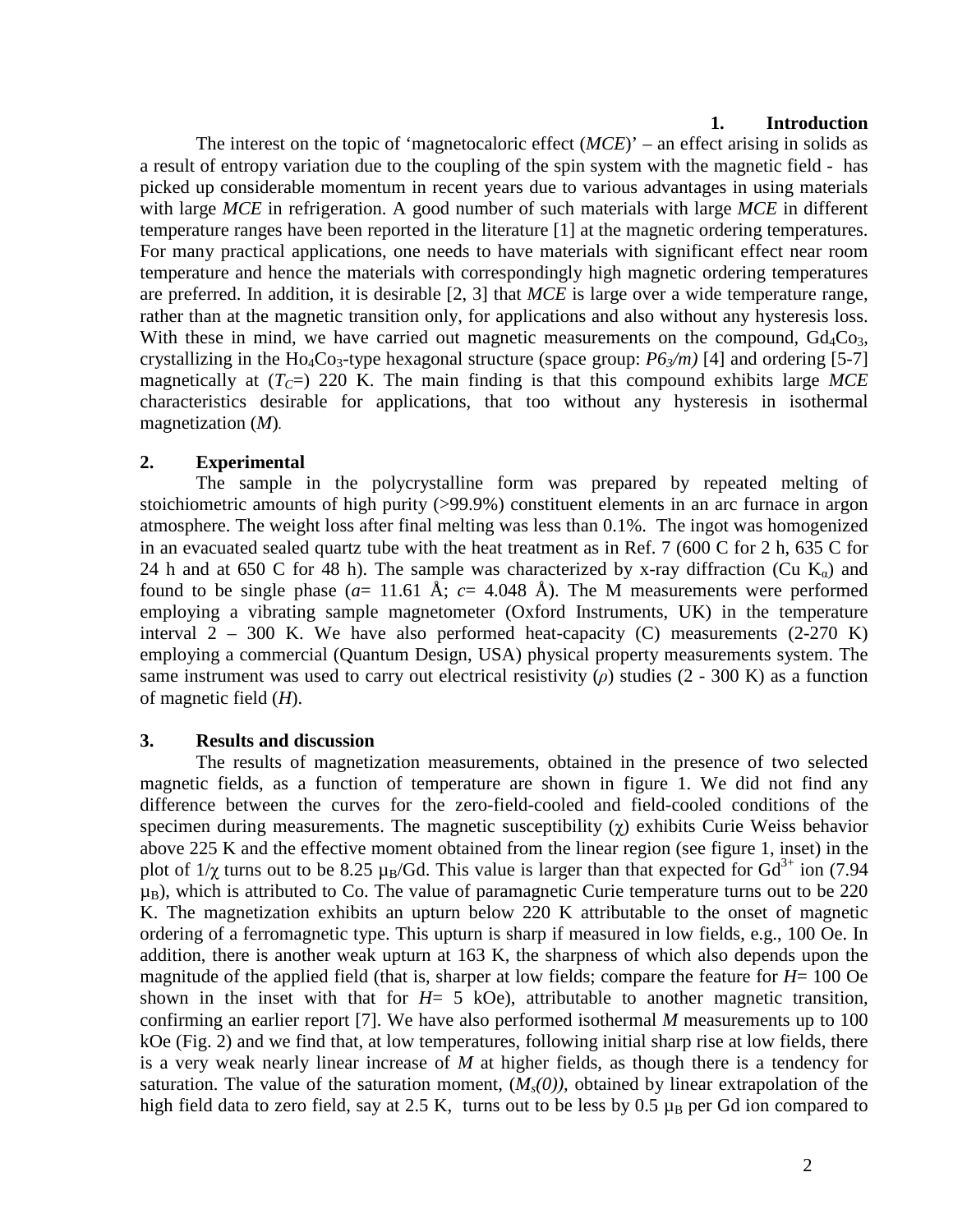the free ion value for Gd. This implies that Co acquires a magnetic moment due to the molecular field of Gd ions and it couples antiferromagnetically with Gd. It therefore appears that the net magnetic structure is in fact ferromagnetic. These features are in agreement with those reported in the literature [7]. The finding we would like to stress is that the isothermal *M* curves are nonhysteretic in the entire temperature range of investigation.

 We now address MCE behavior of this compound. For this purpose, we measured isothermal *M* at several temperatures in close intervals (typically 3 to 5 K), and we show these curves at few selected temperatures only in figure 2. The isothermal entropy change, ∆*S [=*   $S(H_2)$ - $S(H_1)$ ], for a change of the magnetic field from  $H_1$  to  $H_2$  is a measure of *MCE*, and this can be determined from the well-known Maxwell's relationship. The data thus derived are shown in figure 3 for a change of magnetic field from 0 to *H*. The sign of ∆*S* is negative, which means that heat is liberated when the magnetic field is changed adiabatically. It is clear that ∆*S* peaks at  $T_c$  and the values are large. If one assumes a theoretical density of 8.5g/cc, we get an idea [1] about the values in volume units. Thus, for instance, for a variation *H* from 0 to 50 kOe, at  $T_c$ , the value of ∆*S* turns out to be about 42 mJ/ccK. This value is comparable to that of many Gd based alloys in the temperature range  $200 - 300$  K (see figure 3 in Ref. 1). A notable observation is that the peak of ∆*S* versus *T* is rather broad extending over a wide temperature range, say 100 to 250 K. Quantitatively, for an inference for a possible application for refrigeration, a parameter called 'refrigeration capacity (*RC*)', is defined in two different ways [8,9]. Here, for comparative purposes, we stick to the method of Ref. 8:

$$
RC = \int_{T_{cold}}^{T_{hot}} \Delta S(T) \cdot dT
$$

Here, *Tcold* and *Thot* correspond to the two temperatures at which the ∆*S* value is half of the peak value. It is found that the value of *RC* is 4.3 J/cc for *H*= 0 to 50 kOe. For the sake of comparison, the corresponding value for Gd is  $5.5J$ /cc [1,2]. If one wants to make a comparison with the data known in the literature for other materials ordering in the same temperature range as the present compound, the corresponding value for the compound,  $LaFe<sub>11.7</sub>Si<sub>1.6</sub>$  (tabulated in Ref. 2, ordering magnetically around 208 K) is relatively lower, about 3.5 J/cc.

 Further support to the above conclusions is obtained from the heat-capacity data measured in zero field as well as in 50 kOe (Figure 4). In zero field, anomalies in C(T) are observed around the magnetic transitions near 163 and 220 K. The values of ∆*S* obtained from these data are plotted in figure 3, and the curve almost overlaps with that from M data for  $H=0$ -50 kOe. We also plot the adiabatic temperature change, ∆*T*, defined as T(*S*,50kOe)-T(S,0), in the inset of figure 4, which shows qualitatively similar features as ∆*S* (We also note a weak peak around 240 K in C(T), the origin of which is not clear to us).

Recently, the existence of a relationship between ∆*S* and *H* has been proposed theoretically [10, 11]. For instance, it has been derived on the basis of renormalization approach and established experimentally [11] that there is a well-defined relationship between ∆*S* and *H*, and for magnetic materials with second order phase transition, the experimental data obey the relation,  $\Delta S = -kM_s(0)h^{2/3}S(0,0)$ , where *h* is the reduced field (given by  $\mu_0\mu_B H/k_B T_c$ ). *k* is a constant and *Ms(0)* is the saturation magnetization at low temperatures. The ∆*S* data for about a dozen materials were fitted to this equation successfully, but there is a finite value of *S(0,0)* ranging from -0.2 to -1.06/kgK, the physical significance of which is not yet clear. In order to address this issue in the present material, we plot the peak value of ∆*S* (obtained from magnetization) as a function of  $h^{2/3}$  in the inset of figure 3. It is found that the plot is linear, barring a small deviation at low *h* values (as in Ref. 11). The values of *S*(0,0) and the coefficient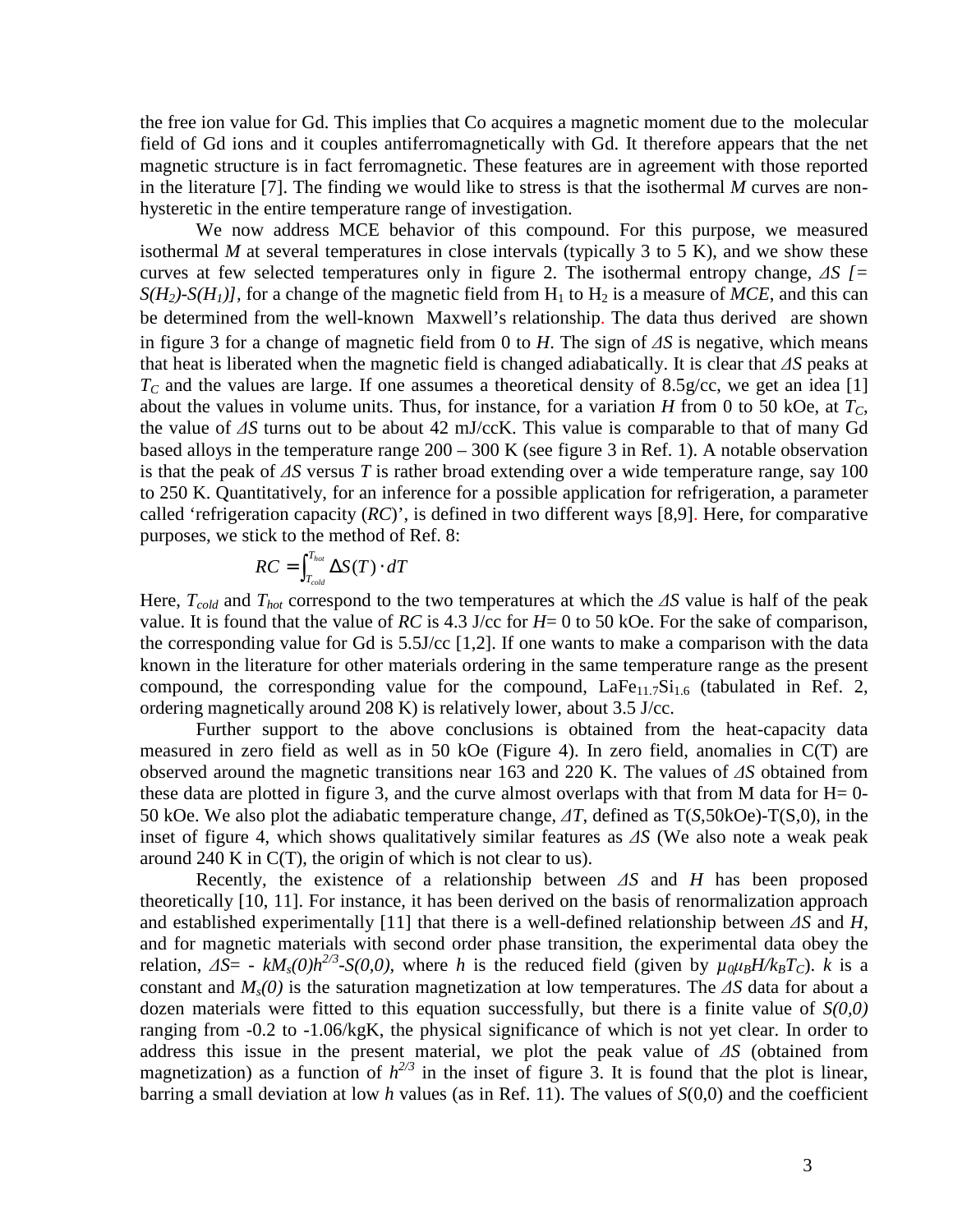of  $h^{2/3}$  term are found to be -1.2 and -106 J/kgK very close to the values reported in table 1 of Ref. 11. The value of *k* is about 0.6. [For the sake of direct comparison with Ref.11, in the inset of figure 3, we present ∆*S* in the units of J/kgK].

 We now present the results of our magnetoresistance (*MR*) measurements, primarily to compare with  $\Delta S(T)$  behavior. As reported before [7], there is a well-defined drop at  $T_C$  in the plot of electrical resistivity versus temperature,  $\rho(T)$ . Thus the feature is smeared out at high fields, as shown in figure 5 (top). To get a better idea about magnitude and sign of MR, we have also measured as a function of magnetic field at selected temperatures (see figure 5, bottom). While *MR* [defined as  $\frac{\rho(H) - \rho(0)}{\rho(0)}$  is negative above about 50 K, we find that there is a sign-crossover of *MR* below 50 K. It is possible that positive values of *MR* below about 50 K is a signature of dominating antiferromagnetic component in zero field due to antiferromagnetic coupling between Gd and Co moments as indicated by *Ms(0)*. Such changes in magnetism, in addition to the transition at 163 K could account for the broadened ∆*S*(T) curve. There are in fact qualitative changes in the shapes of the plots (see the data below about 20 kOe) in figure 5 as the temperature is lowered across  $T_c$ ; that is, at  $T_c$ , there is a sharper change for an initial application of *H*, whereas at lower temperatures, the variation of *MR* with *H* is more gradual. The data curves of MR versus *H* were fitted to the form, MR=  $a$ - $bH^n$  (where *a* and *b* are coefficients) and the value of *n* is smaller than the expected value of 2 for the paramagnetic state, e,g., 1.4 at 300 K, presumably due to persistence of short-range magnetic correlations well above  $T_c$ . The value of *n* becomes 0.5 at  $T_c$  (220 K) and it increases to about 0.7 at lower temperatures; the continuous lines through the data points in figure 5 are obtained by this fitting. In addition, we noted that the magnitude of *MR* keeps increasing with decreasing *T* below 300 K for a given field (inferred also by comparing  $\rho(T)$  plots of zero field and of 50 kOe shown in top portion of figure 5), peaking near *TC*, tracking ∆*S(T)* behavior, as emphasized earlier [12]. This implies that there is a close relationship between MCE and MR [12, 13]. It is also interesting to note that the magnetoresistive response is rather large even at 300 K (e.g., about 2% for *H*= 120 kOe) though  $T_c$  is much lower, similar to other unusual systems reported by us [14].

### **4. Conclusion**

We have identified a Gd-based intermetallic compound,  $Gd_4Co_3$ , with a large magnetic refrigeration capacity over a wide temperature range around 220 K, without any noticeable hysteresis loss. These characteristics suggest that this compound can also be explored for magnetic refrigeration in the relevant temperature range, particularly considering that this material is stable in air and easy to synthesize. The relationship between MCE and magnetic field is viewed in light of a recent theory in Ref. 11. The results also establish the existence of a close relationship between MCE and MR.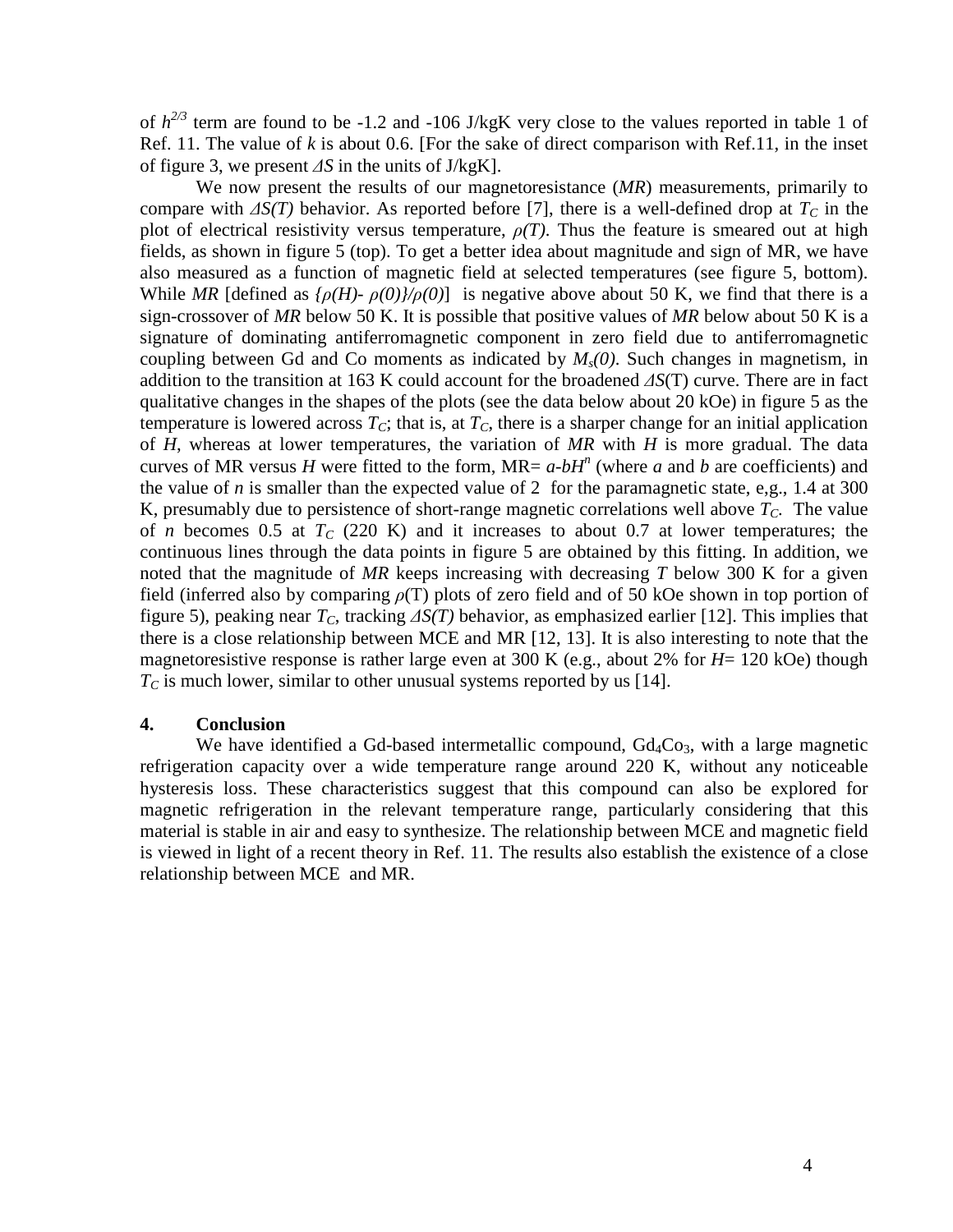## **REFERENCES**

\*Corresponding author: sampath@mailhost.tifr.res.in

- [1] See, a review, K.A. Gschneidner Jr, V.K. Pecharsky, and A.O. Tsokol, Rep. Prog. Phys. **68**, 1479 (2005).
- [2] A.M. Tishin, J. Magn. Magn. Mater. **316,** 351 (2007).
- [3]. V. Provenzano, A.J. Shapiro, and R.D.Shull, Nature **429**, 853 (2004).
- [4] R. Lemaire, J. Schweizer, and J. Yakinthos, Acta Cryst. B**25**, 710 (1969).
- [5] E. Gratz, V. Sechovsky, E.P. Wohlfarth, and H.R. Kirchmayr, J. Phys. F: Metal Physics **10**, 2819 (1980).
- [6] E. Burzo, Phys. Rev. B**6**, 2882 (1972).
- [7] T.M. Seixas, J.M. Machado da Silva, T.P. Papageorgiou, H.F. Braun, and G. Eska, Physica B **353**, 34 (2004).
- [8] K.A. Gschneidner, Jr., V.K. Pecharsky, A.O. Pecharsky, and C.B. Zimm, Mater. Sci. Forum, **315-317**, 69 (1999).
- [9] M.E. Wood and W.H. Potter, Cryogenics 25, 667 (1985).
- [10] V. Franco, J.S. Blazquez, and A. Conde, J. Appl. Phys., **55**, 4336 (1984); V. Franco, A. Conde, V.K. Pecharsky, and K.A. Gschneidner Jr. Europhys. Lett. **79**, 47009 (2007).
- [11] Qiao-yan. Dong, Hong-wei Zhang, Jue-lian Shen,Ji-rong Sun, and Bao-gen Shen, J. Magn. Magn. Mater. **319**, 56 (2007).
- [12] Kausik Sengupta, Kartik K Iyer and E.V. Sampathkumaran, Phys. Rev. B **72**, 054422 (2005).
- [13] R. Rawat and I. Das, J. Phys. Cond. Mat. **13**, L379 (2001).
- [14] Kausik Sengupta, Kartik K Iyer and E.V. Sampathkumaran, Solid State Commun. **139** 351 (2006); Kausik Sengupta, S. Rayaprol and E.V. Sampathkumaran, Europhys. Lett. **69** (2005) 454.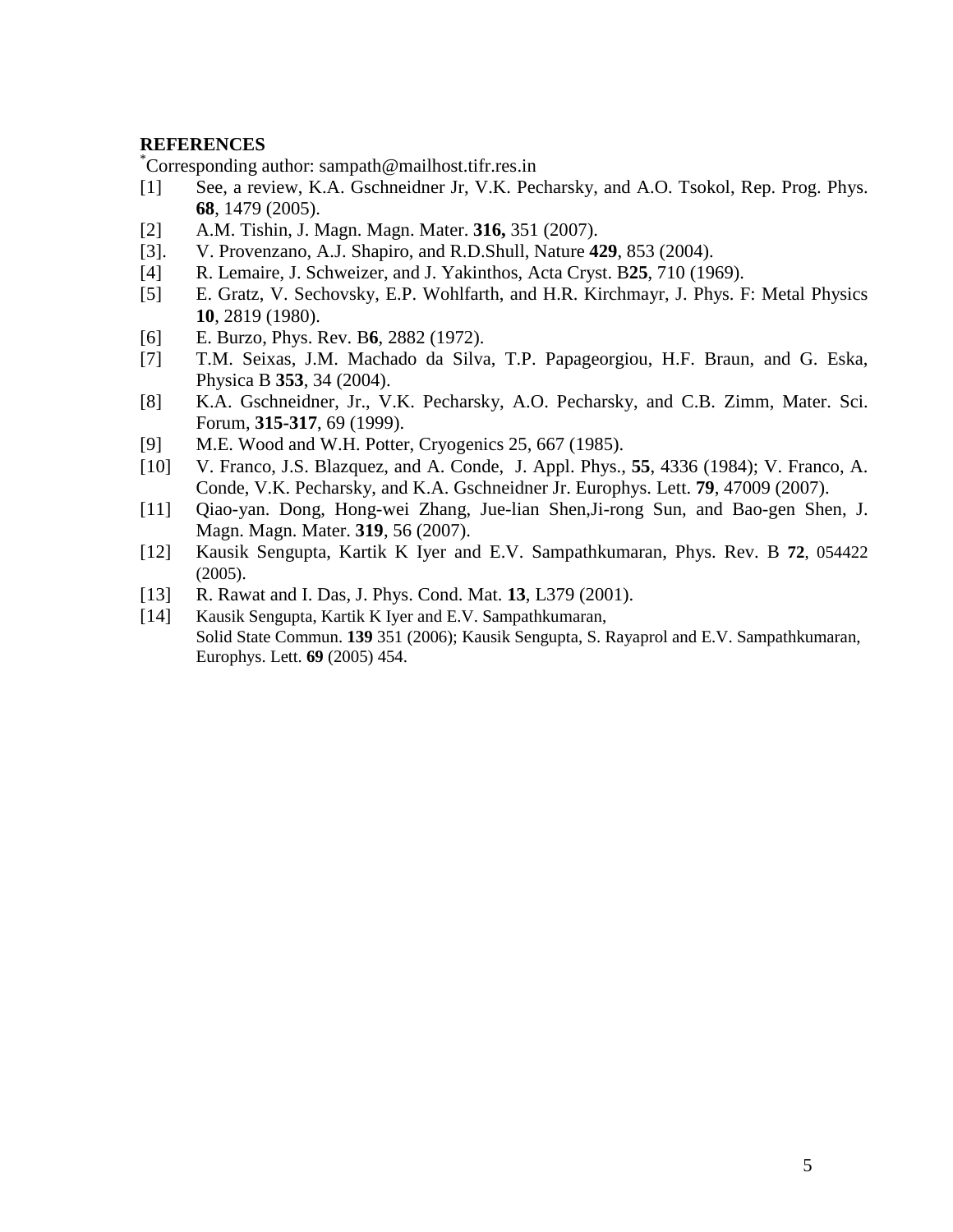

### **Figure 1:**

(color online) (Top) Dc magnetic susceptibility as a function of temperature in the presence of 100 Oe and 5 kOe for Gd4Co3. There is a jump at 163 K for *H*= 100 Oe due to a magnetic transition which is shown in an expanded form in the top inset. The bottom inset shows inverse susceptibility as a function of temperature and a straight line is drawn to show Curie-Weiss region.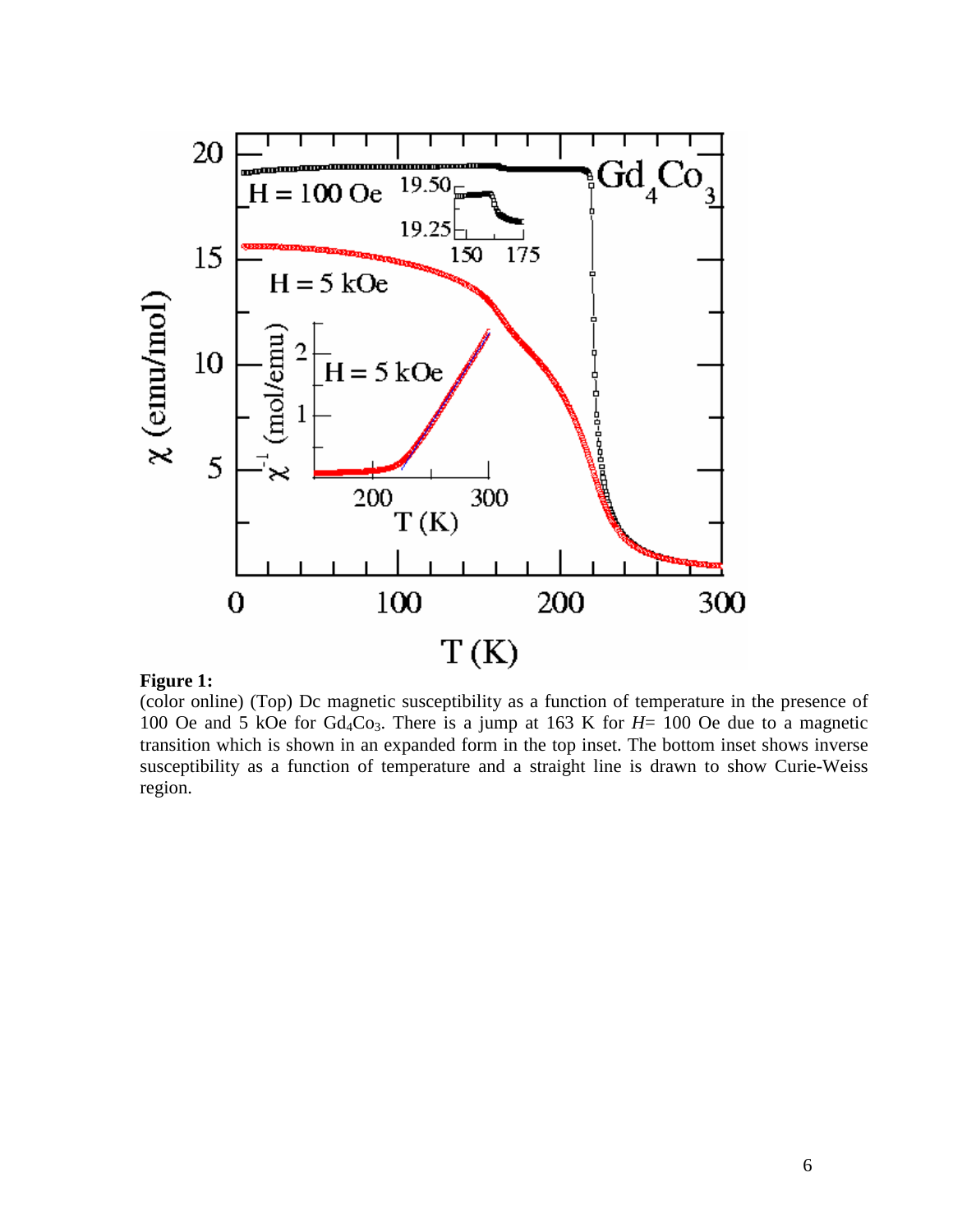

**Figure 2:** 

(color online) Isothermal magnetization as a function of magnetic field at several temperatures for Gd4Co3. The curves for up and down field-cycles overlap for each temperature.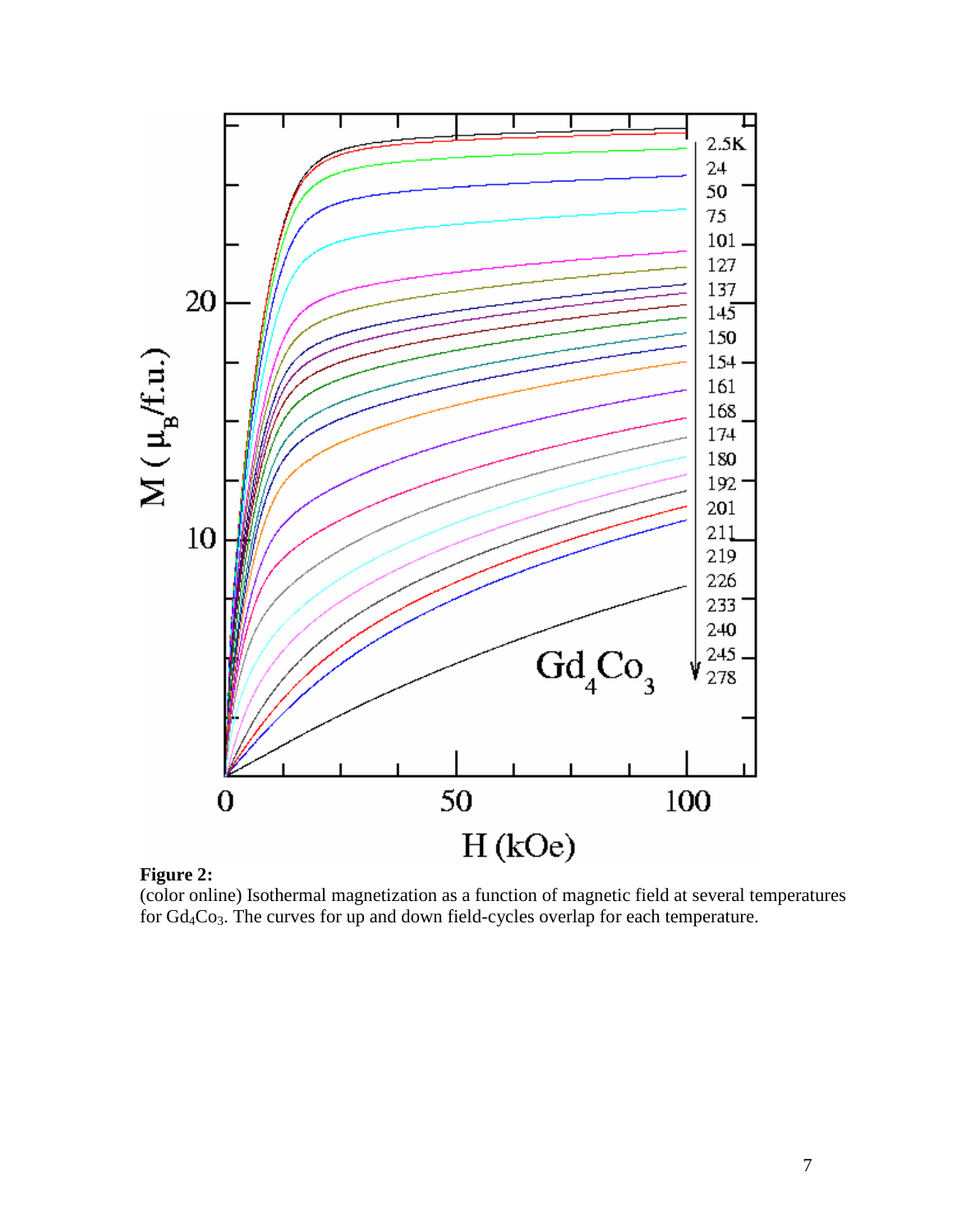

#### **Figure 3:**

(color online) The entropy change as a function of temperature for a variation of the magnetic field, obtained from the magnetization data employing Maxwell's equation, for  $Gd_4Co_3$ . The lines through the data points serve as guides to the eyes. Corresponding data obtained from heatcapacity (C) (see figure 4) are also plotted. The inset shows the existence of a relationship between the entropy change and the magnetic field as discussed in Ref. 11.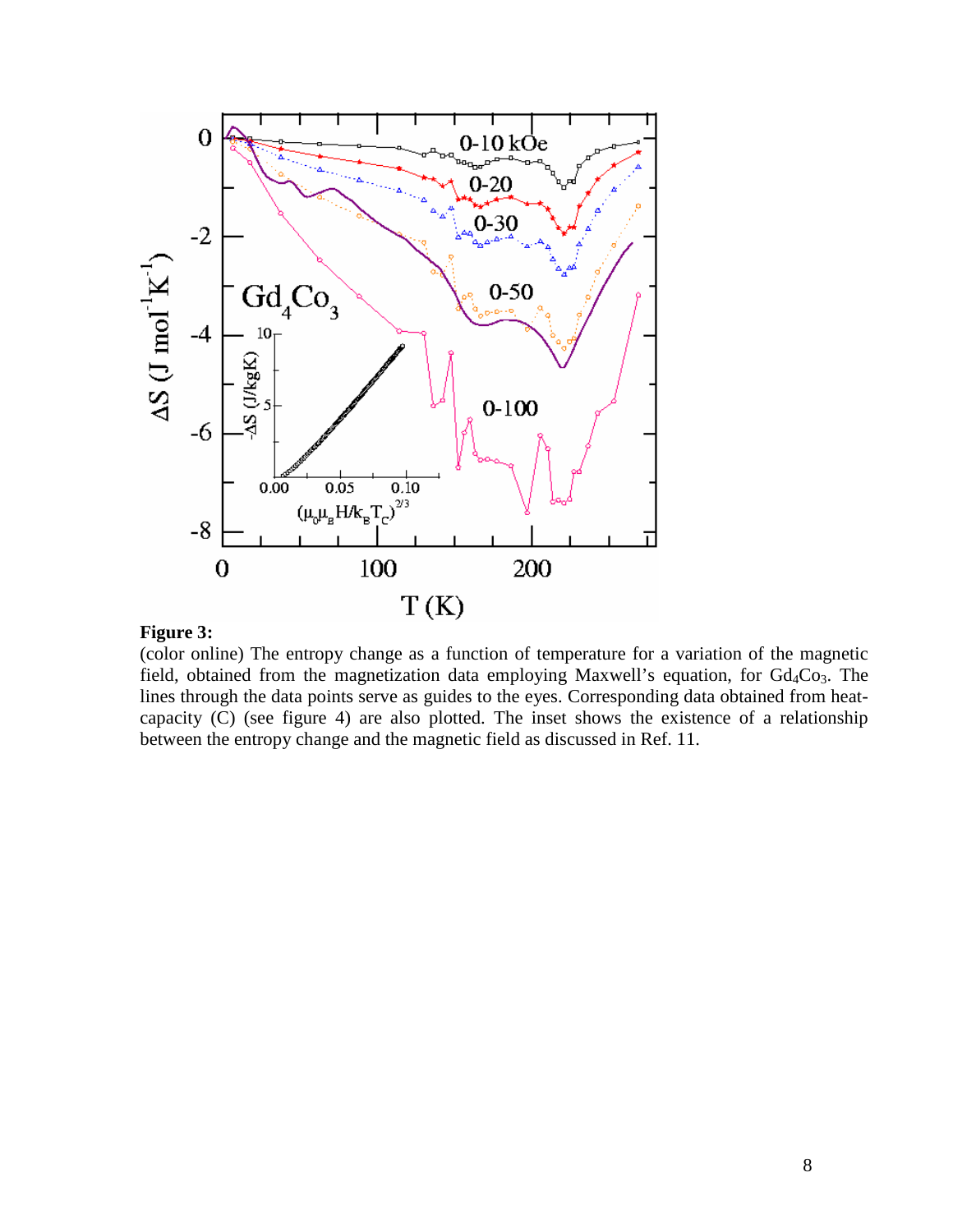

Figure 4:

(color online) Heat capacity as a function of temperature in zero field and in 50 kOe for  $Gd_4Co_3$ . Inset shows adiabatic temperature change derived from this data.